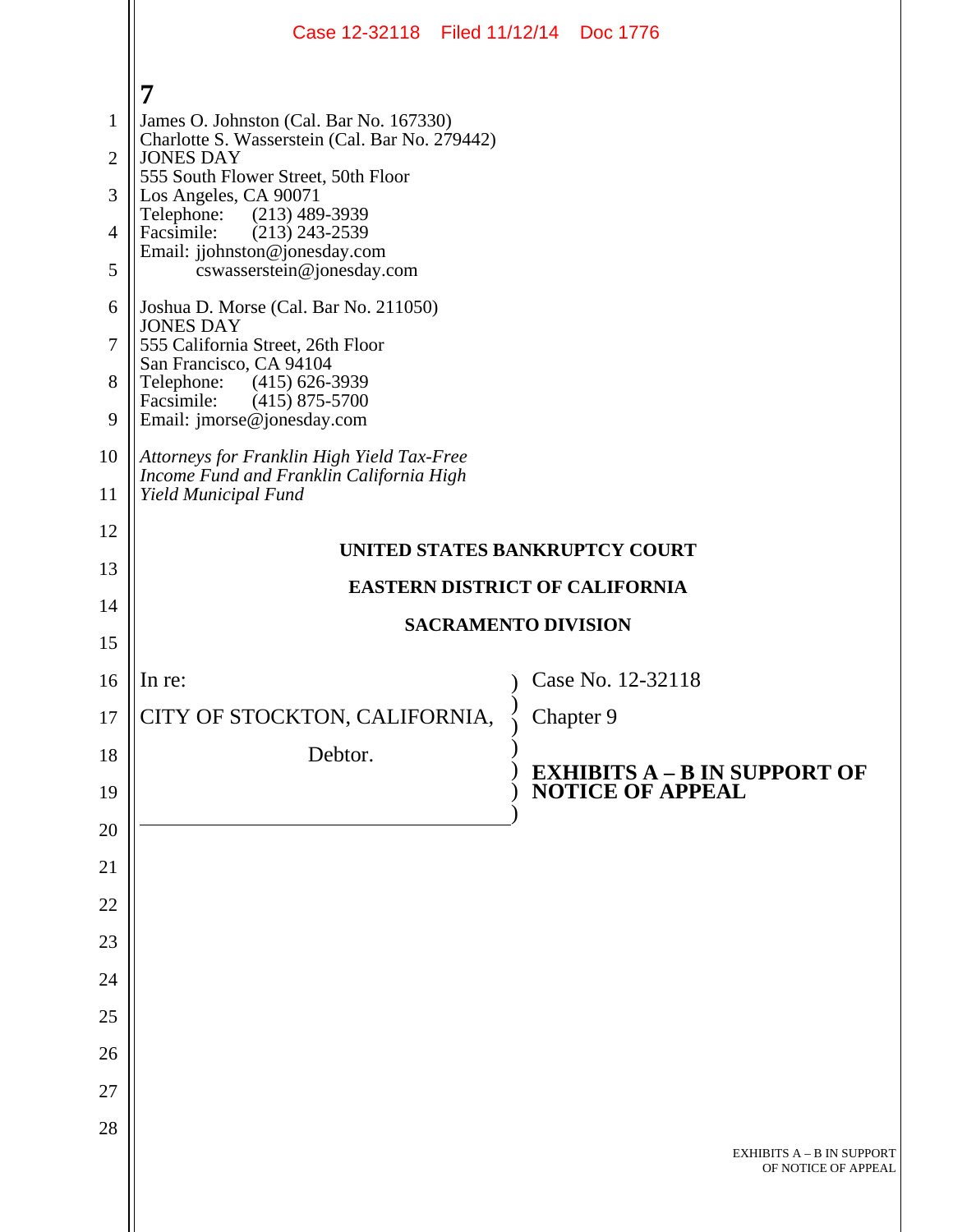|                |                  | Case 12-32118 Filed 11/12/14 Doc 1776                                                                                                                                                                       |
|----------------|------------------|-------------------------------------------------------------------------------------------------------------------------------------------------------------------------------------------------------------|
| $\mathbf{1}$   | <b>Exhibit A</b> |                                                                                                                                                                                                             |
| $\overline{2}$ | <b>Exhibit B</b> |                                                                                                                                                                                                             |
| 3              |                  | Order Denying Motion To Exclude Testimony Of Michael Cera,<br>Kenneth Dieker, Robert Leland, Tom Nelson, Raymond Smith, And Val<br>Toppenberg, And Granting Motion To File Amicus Curiae Brief<br>[DN 1758] |
| $\overline{4}$ |                  |                                                                                                                                                                                                             |
| 5              |                  |                                                                                                                                                                                                             |
| 6              |                  |                                                                                                                                                                                                             |
| 7              |                  |                                                                                                                                                                                                             |
| 8              |                  |                                                                                                                                                                                                             |
| 9              |                  |                                                                                                                                                                                                             |
| 10<br>11       |                  |                                                                                                                                                                                                             |
| 12             |                  |                                                                                                                                                                                                             |
| 13             |                  |                                                                                                                                                                                                             |
| 14             |                  |                                                                                                                                                                                                             |
| 15             |                  |                                                                                                                                                                                                             |
| 16             |                  |                                                                                                                                                                                                             |
| 17             |                  |                                                                                                                                                                                                             |
| 18             |                  |                                                                                                                                                                                                             |
| 19             |                  |                                                                                                                                                                                                             |
| 20             |                  |                                                                                                                                                                                                             |
| 21             |                  |                                                                                                                                                                                                             |
| 22             |                  |                                                                                                                                                                                                             |
| 23             |                  |                                                                                                                                                                                                             |
| 24             |                  |                                                                                                                                                                                                             |
| 25             |                  |                                                                                                                                                                                                             |
| 26             |                  |                                                                                                                                                                                                             |
| 27             |                  |                                                                                                                                                                                                             |
| 28             |                  |                                                                                                                                                                                                             |
|                |                  | EXHIBITS A - B IN SUPPORT                                                                                                                                                                                   |
|                |                  | OF NOTICE OF APPEAL<br>$-2-$                                                                                                                                                                                |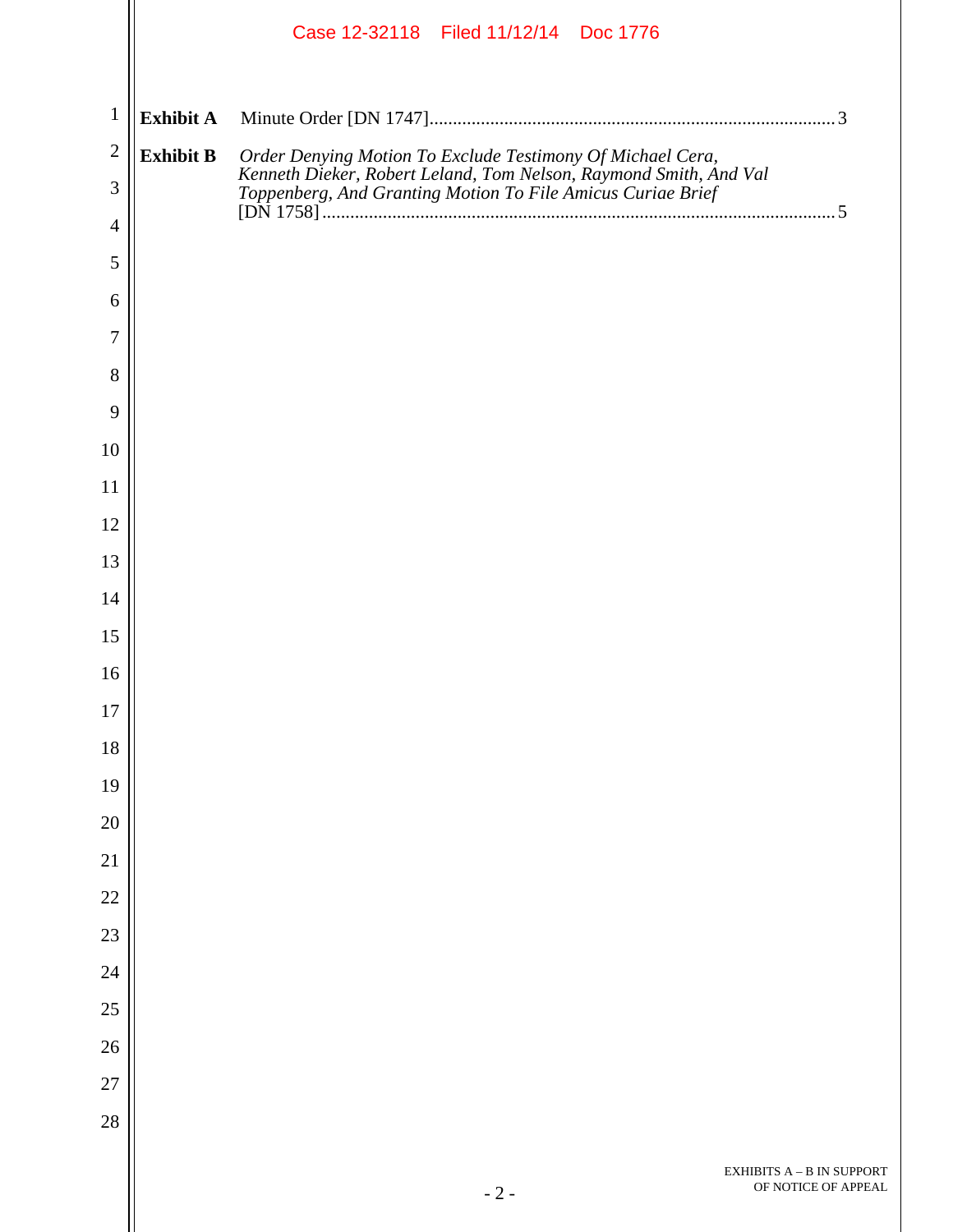## **EXHIBIT A**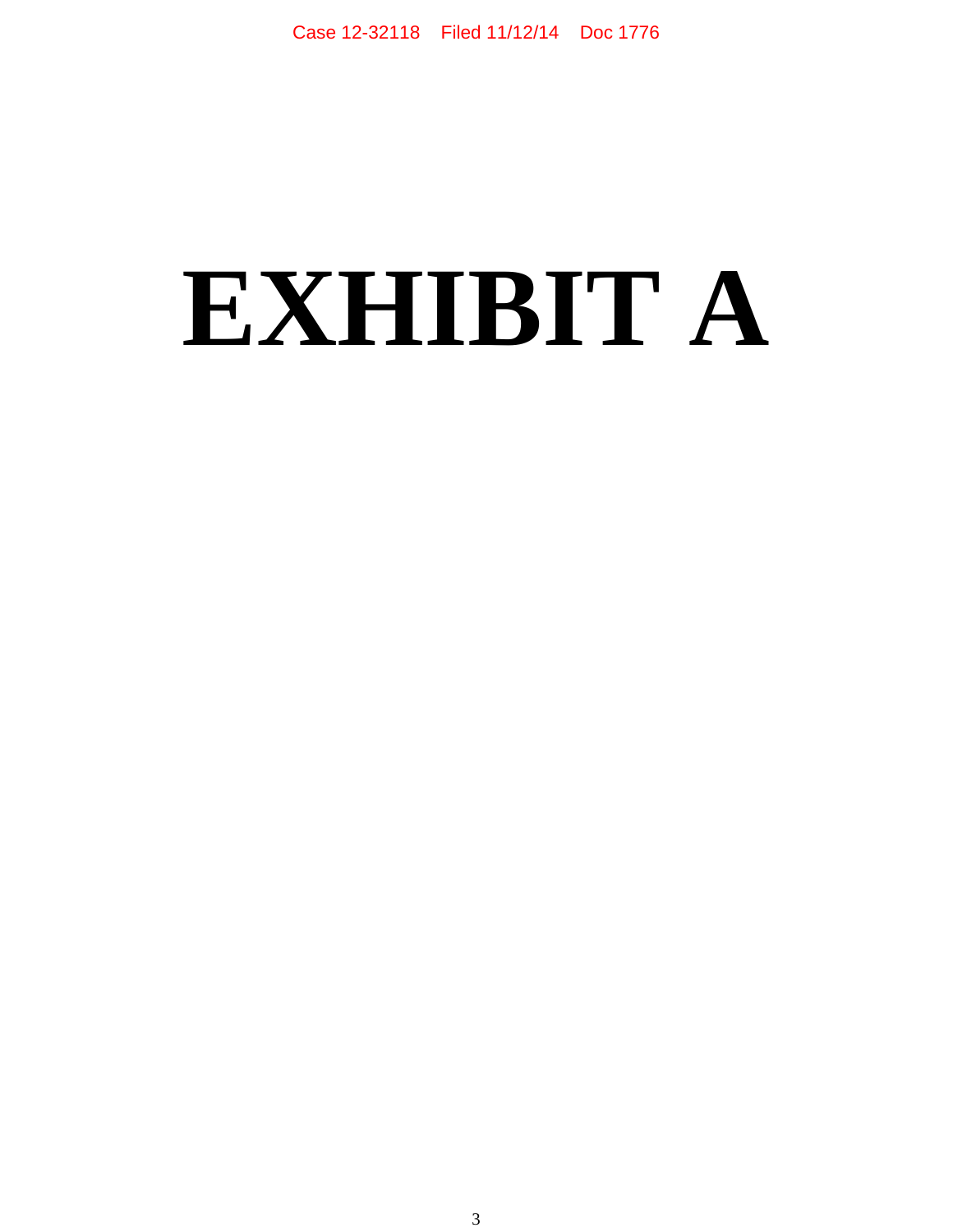## Case 12-32118 Filed 10/30/14 Doc 1746

## **UNITED STATES BANKRUPTCY COURT EASTERN DISTRICT OF CALIFORNIA CIVIL MINUTES**

| <b>Case Title:</b>                                                                                                                                                                                                                                                                                  | City of Stockton, California                                               | Case No: $12-32118 - C - 9$<br>Date: 10/30/2014<br>Time: 10:00                    |  |  |  |
|-----------------------------------------------------------------------------------------------------------------------------------------------------------------------------------------------------------------------------------------------------------------------------------------------------|----------------------------------------------------------------------------|-----------------------------------------------------------------------------------|--|--|--|
| <b>Matter:</b>                                                                                                                                                                                                                                                                                      | Trial – $[1133]$ – Chapter 9 Plan (rgaf)                                   |                                                                                   |  |  |  |
| Judge:<br>Department :                                                                                                                                                                                                                                                                              | Christopher M. Klein<br>С                                                  | <b>Courtroom Deputy: Danielle Hendricks</b><br><b>Reporter:</b> Diamond Reporters |  |  |  |
| <b>APPEARANCES for:</b><br>$Movant(s)$ :<br>Debtor(s) Attorney – Marc Levinson, Patrick Bocash<br>Respondent(s):<br>Creditor's Attorney – James Johnston, Joshua Morse, Jeffrey Bjork, Jason Rios, Margaret<br>Garms, Michael Gearin Michael Ryan, Jerry Blair, Debra Dandeneau (by phone), Nicolas |                                                                            |                                                                                   |  |  |  |
|                                                                                                                                                                                                                                                                                                     | DeLancie (by phone), William Kannel (by phone), Adrienne Walker (by phone) |                                                                                   |  |  |  |

TRIAL was :

Findings of fact/conclusions of law stated orally on record Plan confirmed

ORDER TO BE PREPARED BY : Marc A. Levinson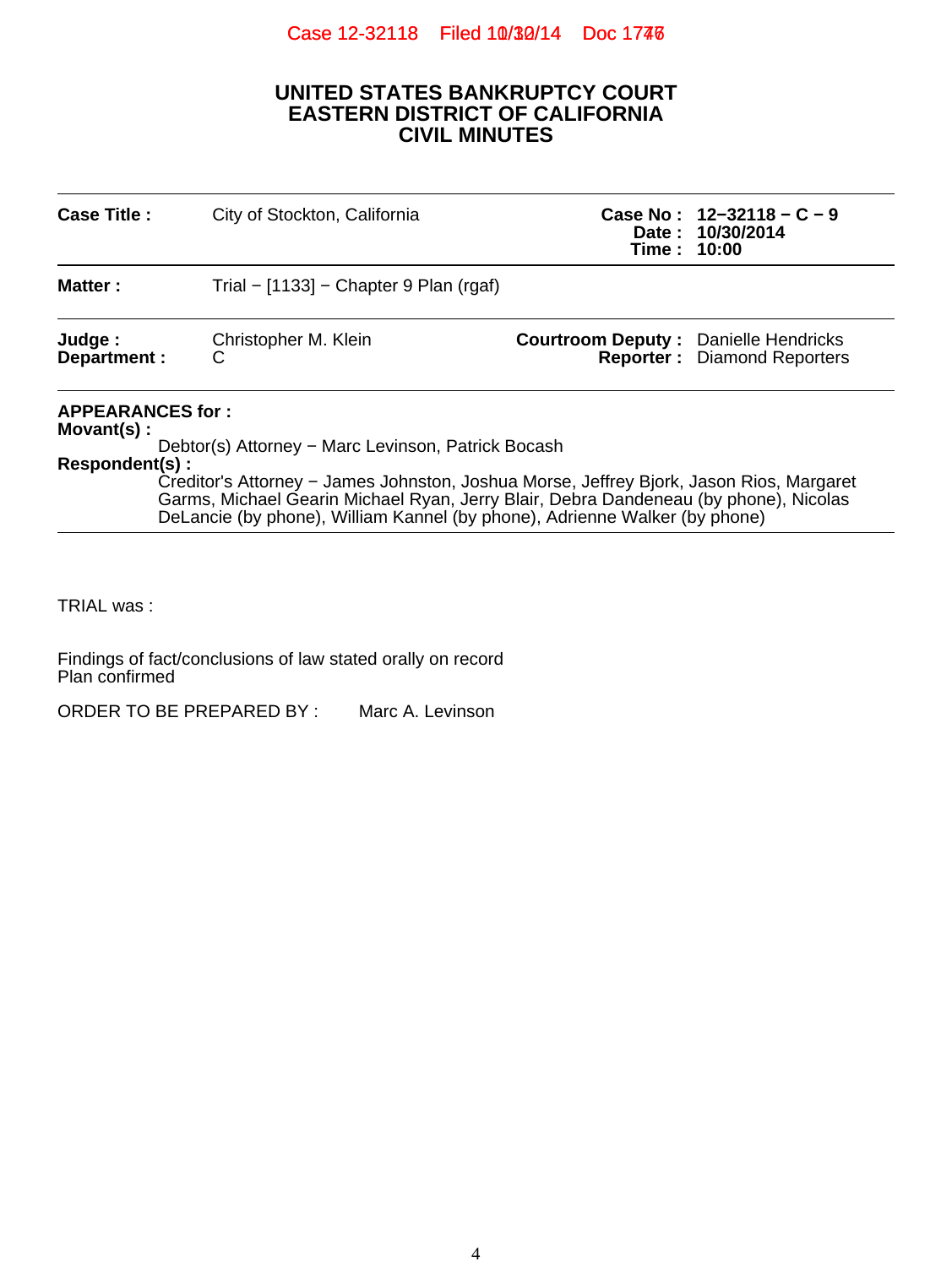## **EXHIBIT B**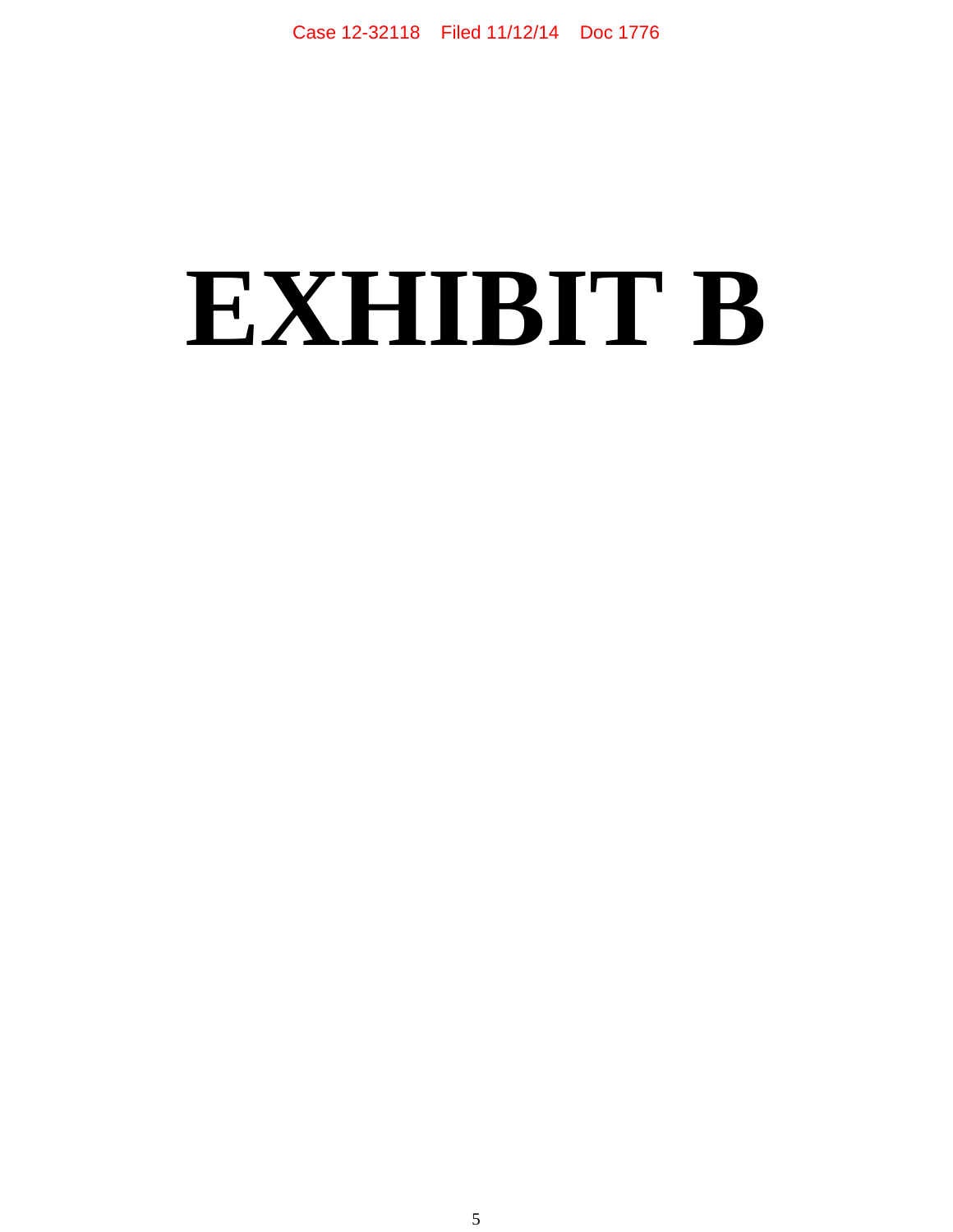|                 | Case 12-32118 Filed 10/32/14 Doc 1758                                                |
|-----------------|--------------------------------------------------------------------------------------|
|                 | FILED $\chi_{\lambda}$                                                               |
|                 | OCT 3 1 2014                                                                         |
| $\overline{2}$  |                                                                                      |
| 3               | UNITED STATES BANKRUPTCY COURT<br>EASTERN DISTRICT OF CALIFORNIA                     |
| 4               | UNITED STATES BANKRUPTCY COURT                                                       |
| 5               | EASTERN DISTRICT OF CALIFORNIA                                                       |
| 6               |                                                                                      |
| $\overline{7}$  | Case No. 12-32118-C-9<br>In re:                                                      |
| 8               | CITY OF STOCKTON, CALIFORNIA,<br>DC No. OHS-15                                       |
| 9               | Debtor $(s)$ .                                                                       |
| 10              |                                                                                      |
| 11              | ORDER DENYING MOTION TO EXCLUDE TESTIMONY OF MICHAEL CERA,                           |
| 12              | KENNETH DIEKER, ROBERT LELAND, TOM NELSON,<br>RAYMOND SMITH, AND VAL TOPPENBERG, AND |
| 13              | GRANTING MOTION TO FILE AMICUS CURIAE BRIEF                                          |
| 14              |                                                                                      |
| 15              | IT IS ORDERED that the motion to exclude the testimony of                            |
| 16              | Michael Cera, Kenneth Dieker, Robert Leland, Tom Nelson, Raymond                     |
| $17 \mid$       | Smith, and Val Toppenberg, is DENIED.                                                |
| 18              | IT IS FURTHER ORDERED that the motion to file amicus curiae                          |
| 19 <sup>°</sup> | brief is GRANTED.                                                                    |
| 20              | October 31, 2014.<br>Dated:                                                          |
| 21              |                                                                                      |
| 22              |                                                                                      |
| 23              | UNITED STATES BANKRUPTCY JUDGE                                                       |
| 24              |                                                                                      |
| 25<br>26        |                                                                                      |
| 27              |                                                                                      |
| 28              |                                                                                      |
|                 |                                                                                      |
|                 |                                                                                      |